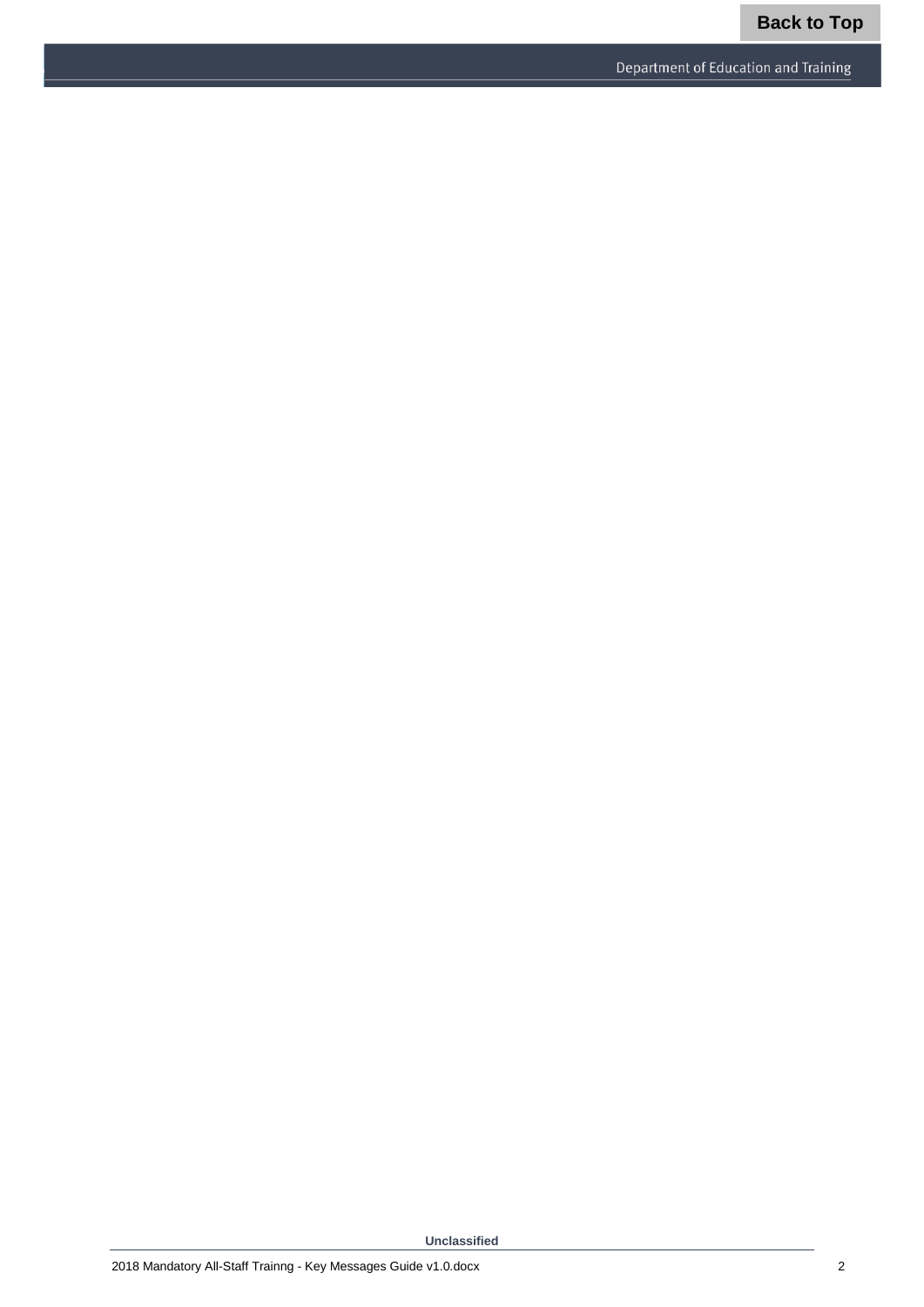# **Instructions**

- 1. Read the enclosed information.
- 2. Complete the Declaration page and fill in your details on the Record of Completion section (on the last page of this guide).
- 3. The supervisor, manager or principal of the location you are visiting will verify the Declaration and finalise the Record of Completion with a signature and date (and school stamp if visiting a school).
- 4. Retain the verified Record of Completion section. It will be recognised at other schools or departmental facilities for 12 months.
- 5. Fill in your details in the Attendance register the supervisor, manager, or principal will provide you with the register.
- 6. Keep this guide for your future reference.

# **Introduction**

A wide range of people visit departmental facilities for a multitude of reasons. Everyone wants to do the right thing and go home safely at the end of the day confident their actions have not harmed anyone else. The department is committed to maintaining a safe environment for everyone.

This important information provided in this guide is for contractors, volunteers and visitors. It covers key messages and responsibilities you need to be aware of:

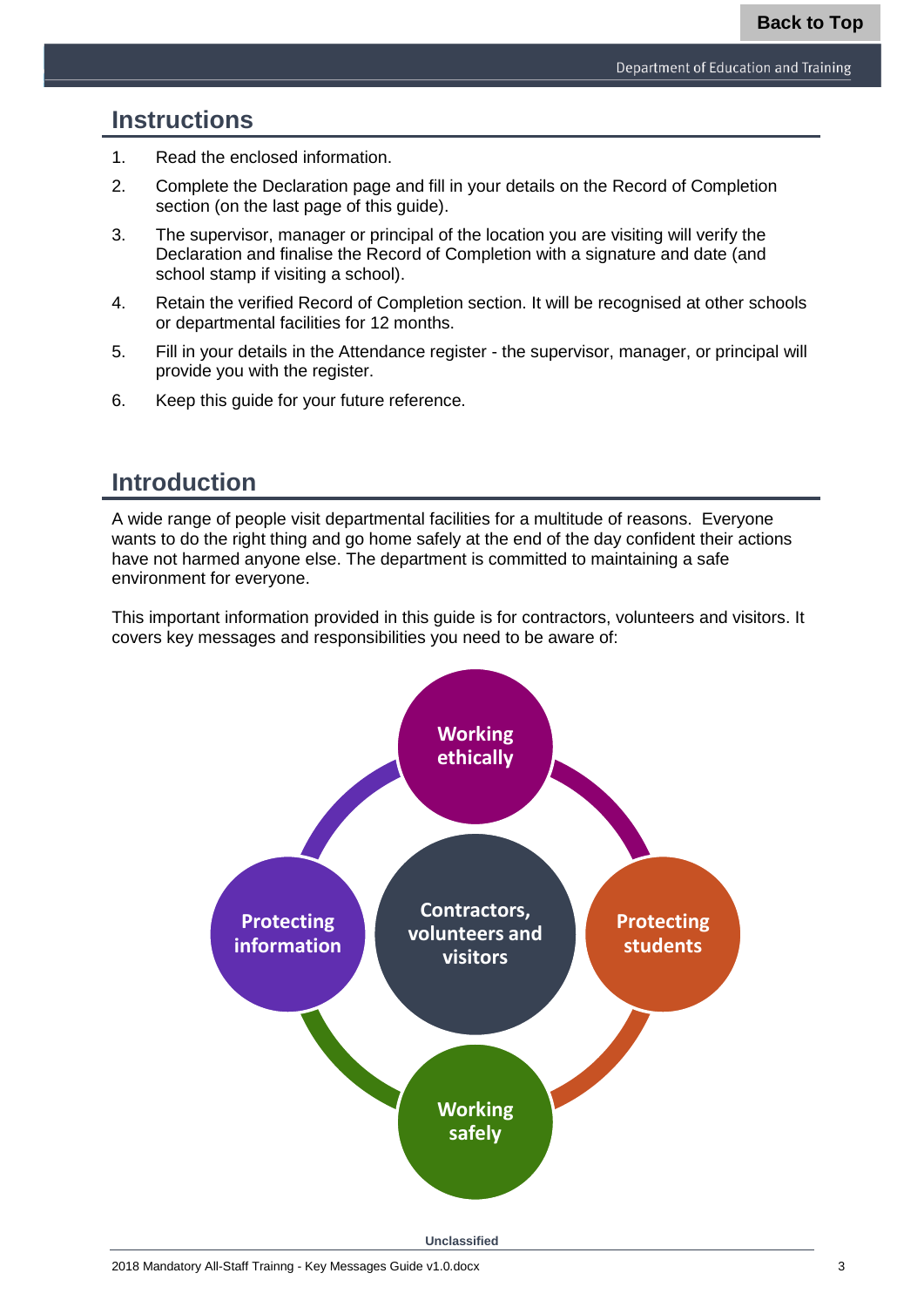

#### **1. The Queensland Public Service Code of Conduct applies to you:**

| • It contains ethic principles, associated values | • Outlines a reference point to guide     |
|---------------------------------------------------|-------------------------------------------|
| and Standards of conduct                          | your behaviour                            |
| • Applies at all times when performing our        | • It is your responsibility to uphold the |
| duties                                            | Code of Conduct                           |

#### **2. The department has internal control strategies that include policies and procedures to support the Code of Conduct:**

| • Provides guidance on what is expected        | • It is your responsibility to comply |
|------------------------------------------------|---------------------------------------|
| • Details specific methods to follow to ensure | • Assists in everyday decision        |
| ethical behaviour                              | making                                |

#### **3. Ethical decision making is important on a day to day basis:**

| • Keep your actions in line with the Code of | • Consider options and            |
|----------------------------------------------|-----------------------------------|
| Conduct                                      | consequences                      |
| • Exercise good judgement                    | • Be aware and do the right thing |



## **Examples of breaches of the Code of Conduct**

A volunteer working in a school takes photos of different lists on display with parent's names and contact details. He adds them to his database and markets to them daily.

A consultant discusses a student's issues with another parent and criticises how the school is dealing with the student. She says she is going to call the student's parents directly and let them know her opinion.

A contractor decides to take gardening equipment home for the weekend to complete a project in his own garden. No one will be using the equipment over the weekend and he will have it back on Monday so he doesn't need to tell anyone.

Link to Code of Conduct:<https://www.forgov.qld.gov.au/code-conduct-queensland-public-service>

Link to Standard of Practice: [http://education.qld.gov.au/corporate/codeofconduct/pdfs/det-code-of](http://education.qld.gov.au/corporate/codeofconduct/pdfs/det-code-of-conduct-standard-of-practice.pdf)[conduct-standard-of-practice.pdf](http://education.qld.gov.au/corporate/codeofconduct/pdfs/det-code-of-conduct-standard-of-practice.pdf)

**Unclassified**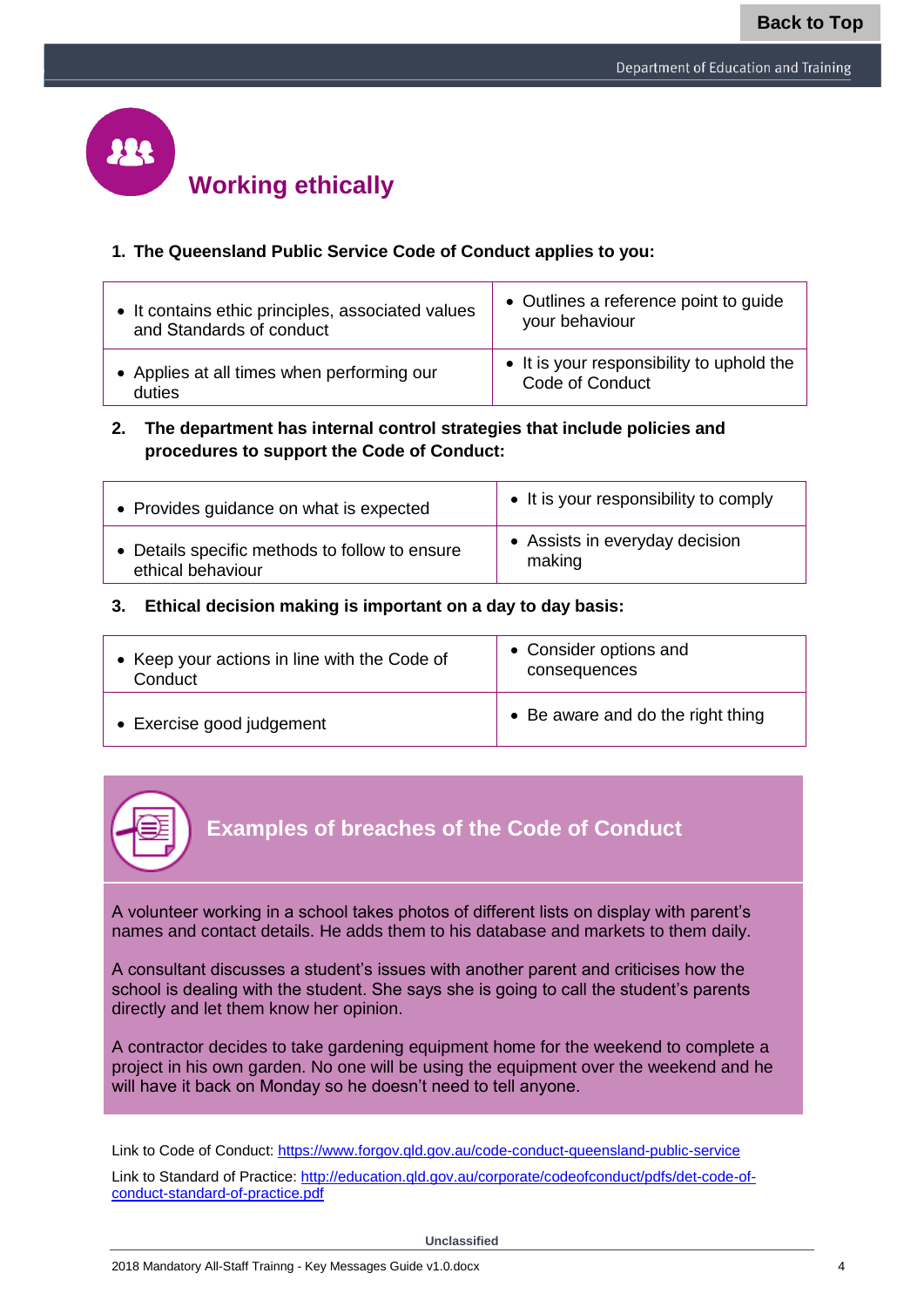# **Protecting our information**

#### **1. Official information must be treated with care:**

| • Use it only for intended purpose | • Stop and think before sharing         |
|------------------------------------|-----------------------------------------|
| • Protect and secure information   | • Comply with access control procedures |

#### **2. Everyone is obligated to maintain the security information:**

| • Treat all information as confidential | • Comply with relevant procedures                      |
|-----------------------------------------|--------------------------------------------------------|
| • Ensure information stays on site      | • Report any suspicion of or known security<br>threats |

#### **3. Following procedures in the correct way to handle information avoids risk:**

| • Comply with directions and<br>instructions | • Maintain records correctly          |
|----------------------------------------------|---------------------------------------|
| $\bullet$ Ask if unsure                      | • Stop and think before taking action |



A volunteer gives a student's contact details to a person who claims to be the student's father without checking with anyone.

A consultant working in a school notices a behaviour report relating to a student she knows on the photocopier. She makes a copy and takes it home.

A contractor passes on information he overhears to a friend about upcoming work at a department facility. He gives him details of the proposed budget so he knows where to come in at when he puts in a quote.

Link to Information Privacy Act 2009:<https://www.legislation.qld.gov.au/view/pdf/2012-07-01/act-2009-014>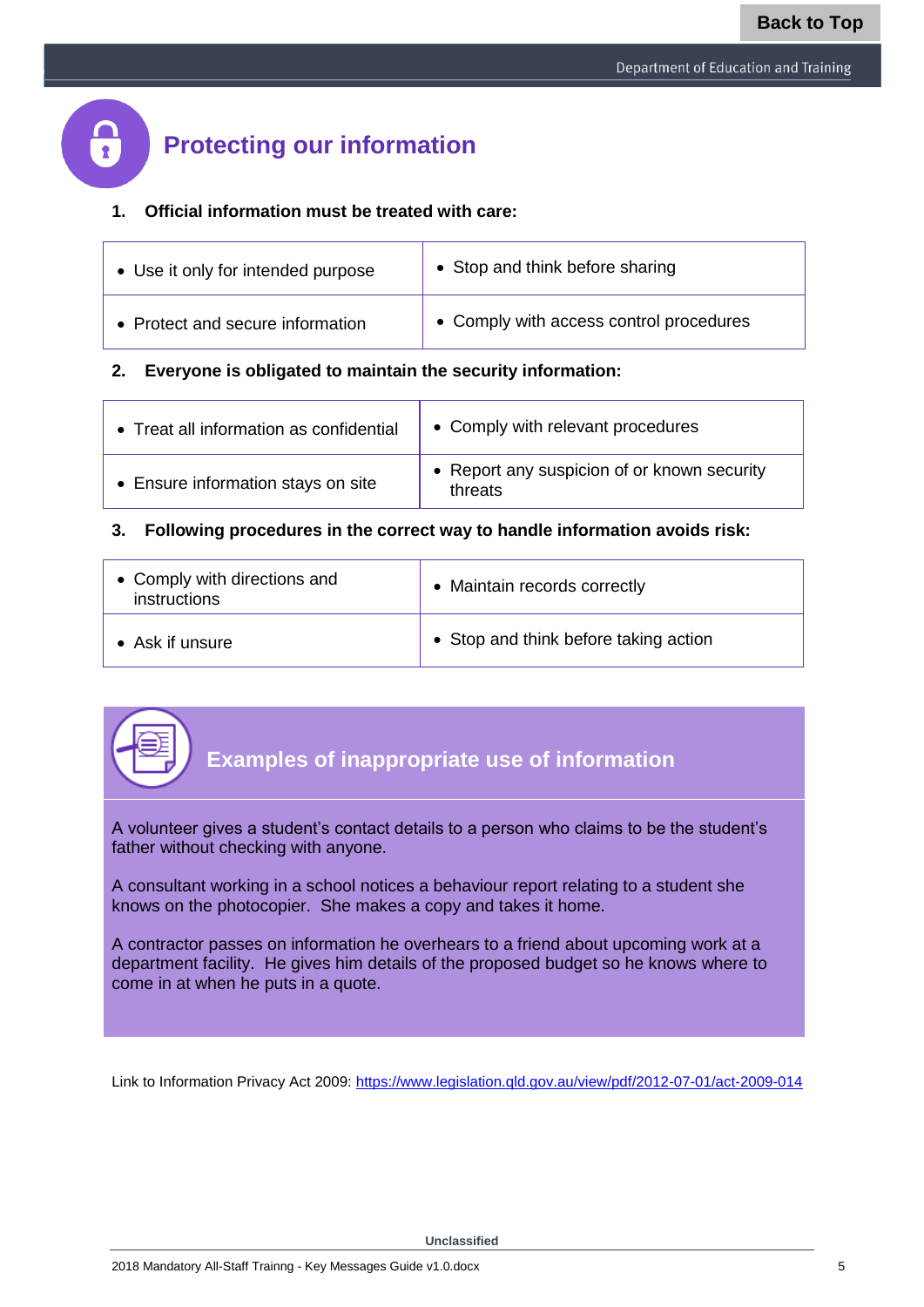

# **Working safely**

#### **1. You have a health and safety duty under the Workplace Health and Safety Act:**

| • Take care of your own health and safety | • Ensure your actions do not cause harm<br>to others |
|-------------------------------------------|------------------------------------------------------|
| • Follow safe working practices           | • Ask questions if unsure                            |

#### **2. Comply with health and safety instructions:**

| • Participate in any safety audits or | • Use Personal Protection Equipment       |
|---------------------------------------|-------------------------------------------|
| emergency drills                      | (PPE) as required                         |
| • Follow correct work process and     | • Complete site specific or role specific |
| instructions provided                 | training as required                      |

#### **3. Report anything you notice that could pose a risk to health and safety:**

| • Find out who your Health and Safety<br>Wellbeing (HSW) contact is | • Use appropriate documentations        |
|---------------------------------------------------------------------|-----------------------------------------|
| • Be observant, take notice                                         | • Proactively report in a timely manner |



**Examples of unsafe practices**

A volunteer notices a spill in a hallway that could be a potential slip hazard. She avoids it herself and carries on with her tasks assuming the cleaners will take care of it.

A contractor working in a school does not follow instructions and continues to work after the emergency siren goes off. He is on a tight deadline and thinks it is only a practice drill.

An electrical contractor needs to use extension cords to access the area he is working in. He has them running from the power point across the floor. He needs to get the job done quickly and does not have time to put up the appropriate signage.

Link to WHS Act 20[11: https://www.legislation.qld.gov.au/view/pdf/2013-10-29/act-2011-01](https://www.legislation.qld.gov.au/view/pdf/2013-10-29/act-2011-018)8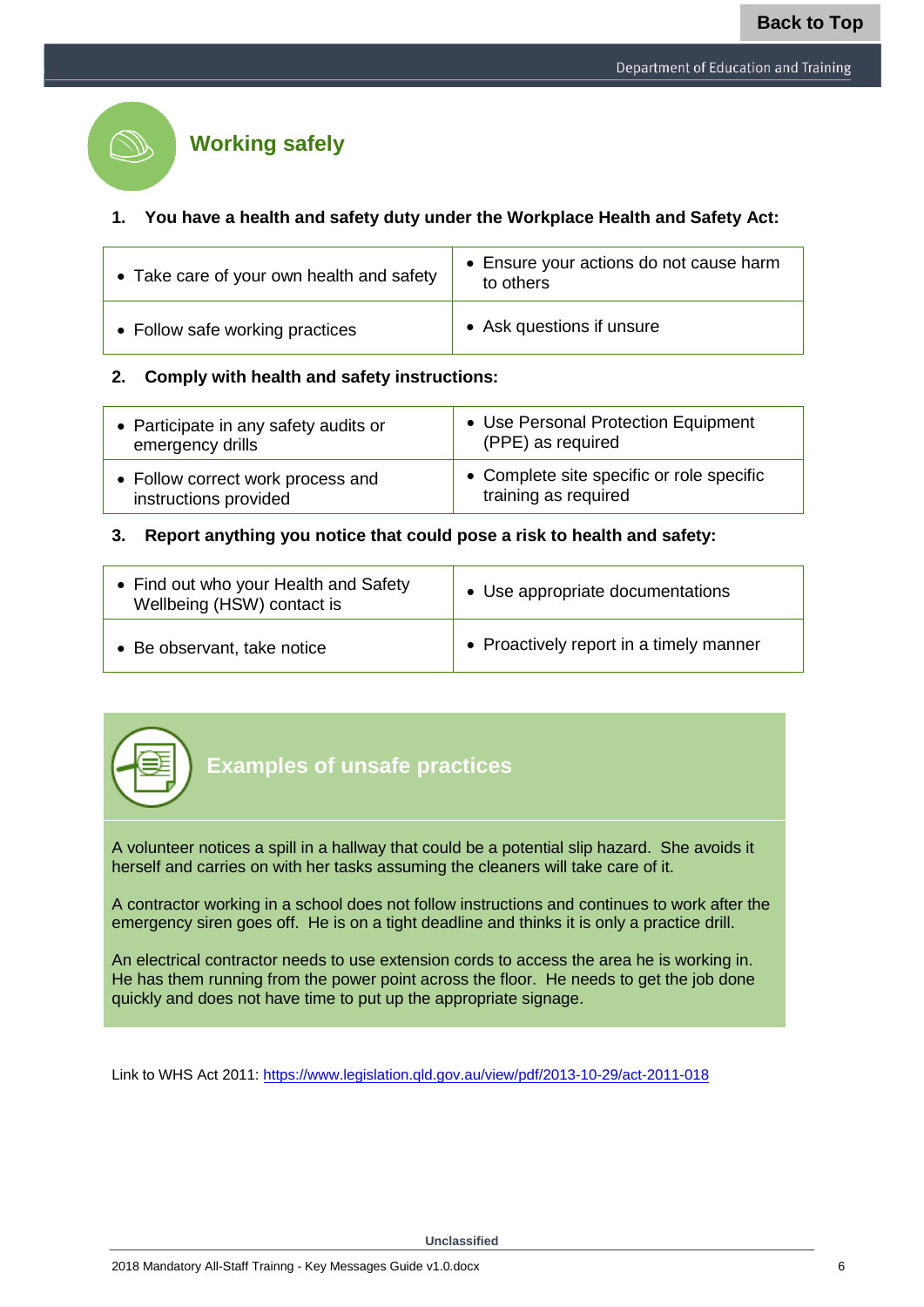# **Protecting our students**

#### **1. The welfare and best interests of students are paramount:**

| • All children have the right to be protected<br>from harm | • Staff and visitors in schools are key in<br>identifying and responding to child abuse<br>and neglect |
|------------------------------------------------------------|--------------------------------------------------------------------------------------------------------|
| • Treat students with respect                              | • Never do anything to intentionally harm a<br>student physically, psychologically or<br>emotionally   |

#### **2. Report any suspicions of harm or risk of harm:**

| • Discuss any suspicions of harm or risk of $\vert$                      | • If your concerns relate to the principal, |
|--------------------------------------------------------------------------|---------------------------------------------|
| harm with the principal                                                  | speak with the Regional Director            |
| • Report suspicions of harm irrespective of<br>who the harm is caused by | • Maintain confidentiality                  |

#### **3. If a student tells you they have been harmed:**

| • Remain calm and respond in a caring<br>manner                                          | • Listen to the student                                         |
|------------------------------------------------------------------------------------------|-----------------------------------------------------------------|
| • Tell the student you must tell the<br>principal as they will help to keep them<br>safe | • Document your conversation and<br>provide it to the principal |

#### See Appendix 1 – Student Protection Fact Sheet for Visitors



A student disclosed to a consultant that she had been repeatedly beaten by her stepfather over the last few weeks. The consultant discussed the situation with the principal, but also decided to discuss details of the situation with her family.

A contractor, working in a high school is talking to senior students about what they do on the weekend. He finds out where they go and asks them if he could meet them there.

Link to Child Protection Act 1999: <https://www.legislation.qld.gov.au/view/pdf/2005-04-29/act-1999-010>

Link to Education (General Provisions) Act 2006: https://www.legislation.gld.gov.au/view/pdf/inforce/current/act-[2006-039](https://www.legislation.qld.gov.au/view/pdf/inforce/current/act-2006-039)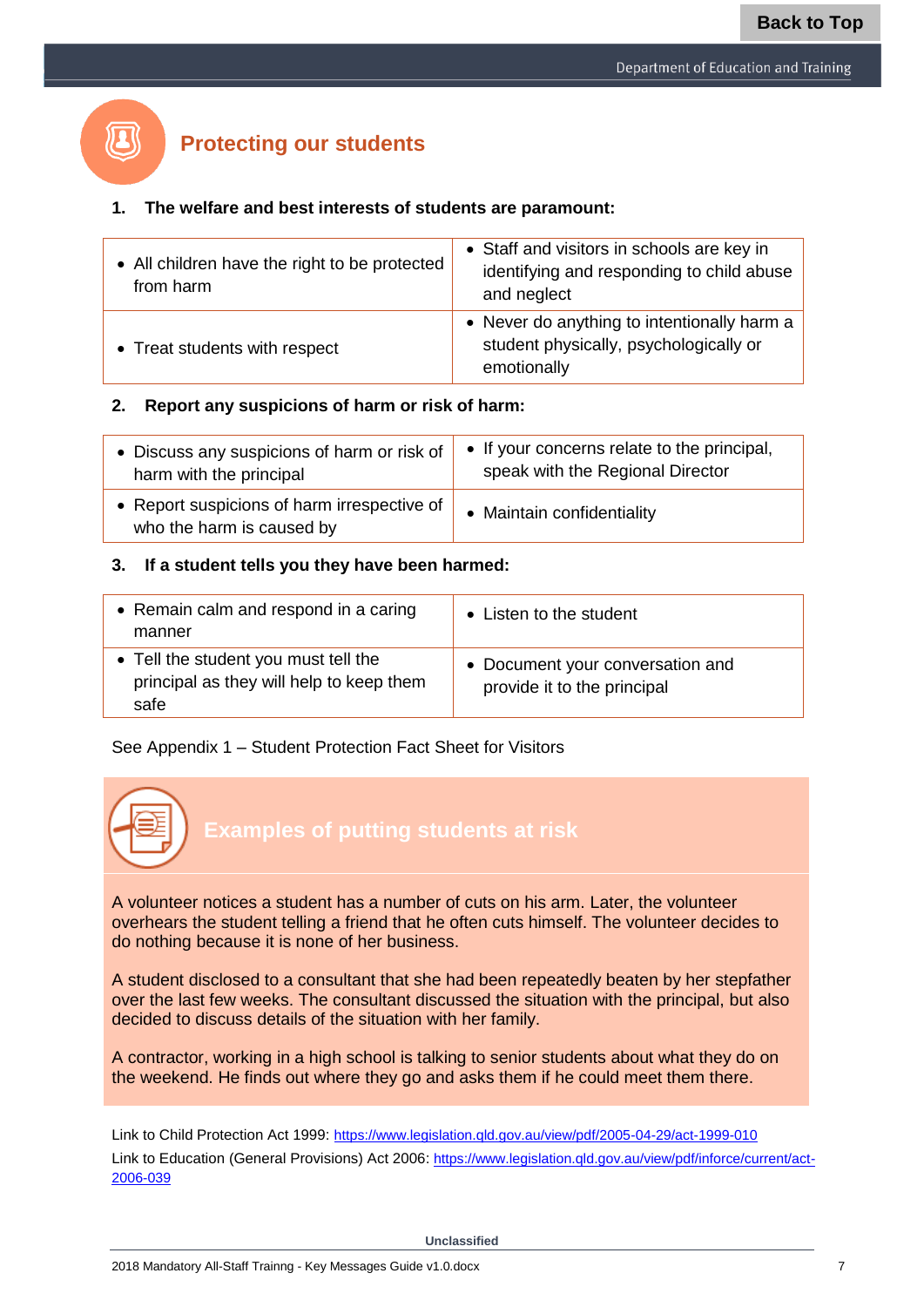# **Appendix 1 – Student Protection Fact Sheet for Visitors**

#### **Introduction**

For most children, childhood is a positive time in their lives. They grow up in loving families that care for and nurture them and help them develop into healthy young adults. However, for a small proportion of children, this is not their lived experience. These children grow up in families that face one or more significant social, emotional or financial issues that impact negatively on their ability to care for and protect their children.

Because of their regular contact with students and families, staff and visitors in schools play a vital role in:

- identifying and responding to suspected child abuse and neglect, and
- helping families to access support services that may build on their strengths and address issues impacting on their parenting.

The department is committed to providing safe, supportive and disciplined learning environments, preventing reasonably foreseeable harm to students and responding when an employee or visitor reasonably suspects harm or risk of harm to students.

#### **What are my reporting responsibilities?**

All visitors to state schools must discuss any suspicions of harm or risk of harm to a student, or risk of harm to an unborn child, with the principal. When the suspicions relate to the principal, discuss the concerns with the Regional Director.

#### **What is harm?**

Harm is any detrimental effect of a **significant nature** on a student's physical, psychological or emotional wellbeing. This could also include harm to an unborn child. Harm can be caused by physical abuse, psychological or emotional abuse, neglect or sexual abuse or exploitation.

Any behaviour that harms a student or places a student or unborn child at significant risk of harm is not acceptable. The department will not condone behaviours (e.g. a student witnessing domestic or family violence) or cultural customs (e.g. caning children or female genital mutilation) that fall into the definition of harm.

#### **When do I discuss student protection concerns with the principal?**

You should discuss **all** student protection concerns with the principal irrespective of whether you suspect the harm or risk is caused by:

- someone working at the school
- another student
- someone from the student's family, a friend or a stranger
- the student self-harming.

#### **What do I do if I suspect a student has been harmed or may be at risk of harm?**

If you suspect a student has been harmed or may be at risk of harm you should:

- remain calm and don't overreact
- talk with the student in a way that's appropriate to their age and understanding

**Unclassified**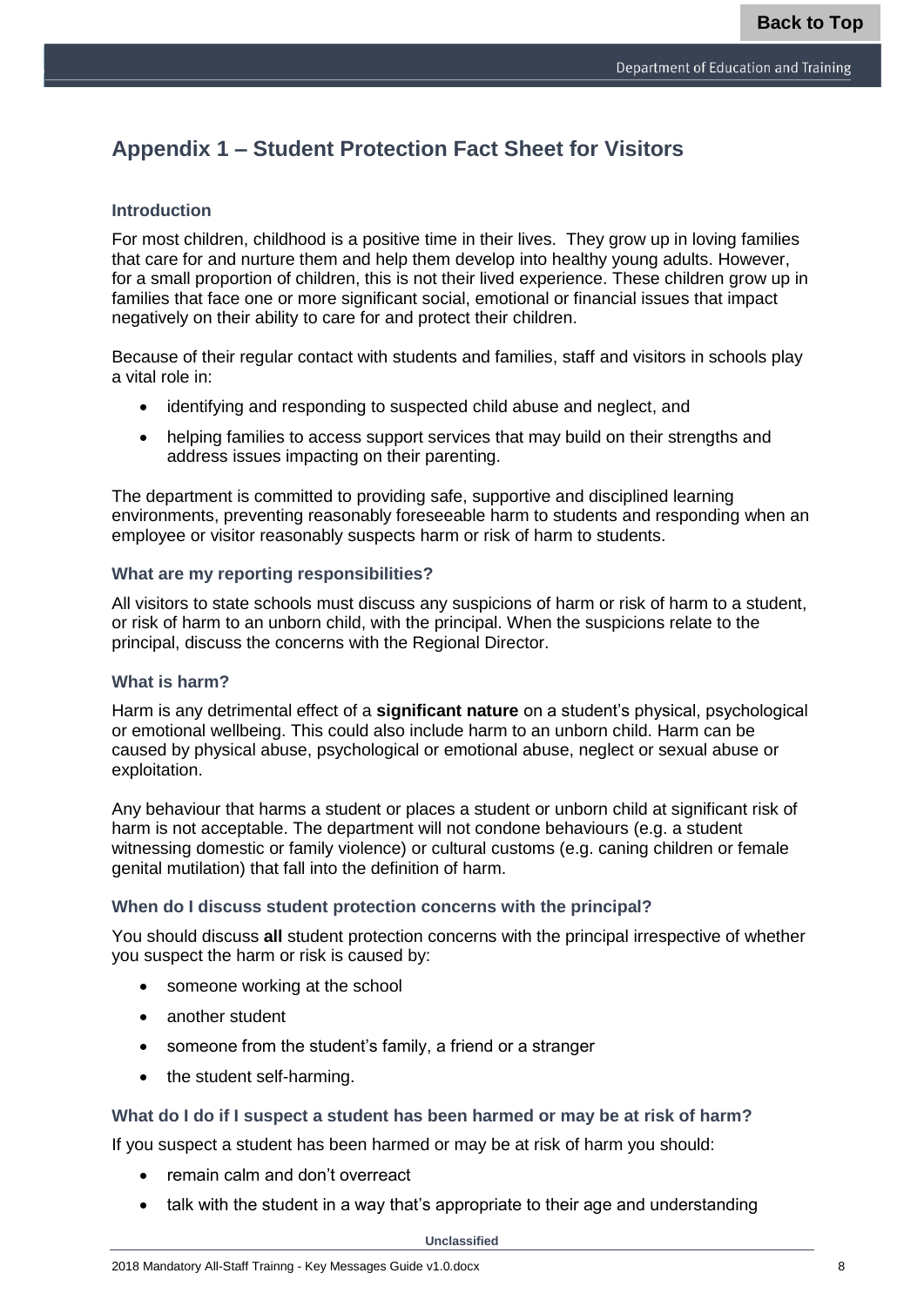- respond in a caring and sensitive manner
- provide support as required, including considering whether medical assessment/intervention is necessary
- listen to what the student wants to tell you and use open ended questions if you need to seek further information – remember, you aren't responsible for investigating the concerns or conducting a formal interview. However, you may make enquiries and/or ask questions to the extent necessary to form a suspicion of harm
- tell the student that you must advise the principal as they will help to keep them safe
- inform the principal of the situation
- document relevant conversations and circumstances, including dates/times.

#### **What if my concerns relate to the principal?**

If you suspect the principal is responsible for causing harm to a student, report this to the Regional Director at the local [regional office](http://education.qld.gov.au/schools/about/district.html) and the Ethical Standards Unit on (07) 3234 1514 or email: [ethicalstandards@det.qld.gov.au.](mailto:ethicalstandards@det.qld.gov.au)

#### **What do I need to remember in relation to my own behaviour?**

- **NEVER** intentionally harm a student, either physically, psychologically or emotionally
- **NEVER** make fun of, put down or unlawfully discriminate against a student
- **NEVER** touch a student in a sexual way, or engage in any other inappropriate sexual activity (for example: sending a suggestive text message, showing a student inappropriate images, engaging in overfamiliar and unprofessional conduct with a student without sound educational reason)
- **NEVER** do or say anything that would make people think you are doing or intending to do something sexual to a student.

#### **For further information**

If you have any further questions or concerns about student protection matters, discuss them with the school principal or contact the relevant regional office. Contact details can be found at the following link: <http://education.qld.gov.au/schools/about/district.html>.